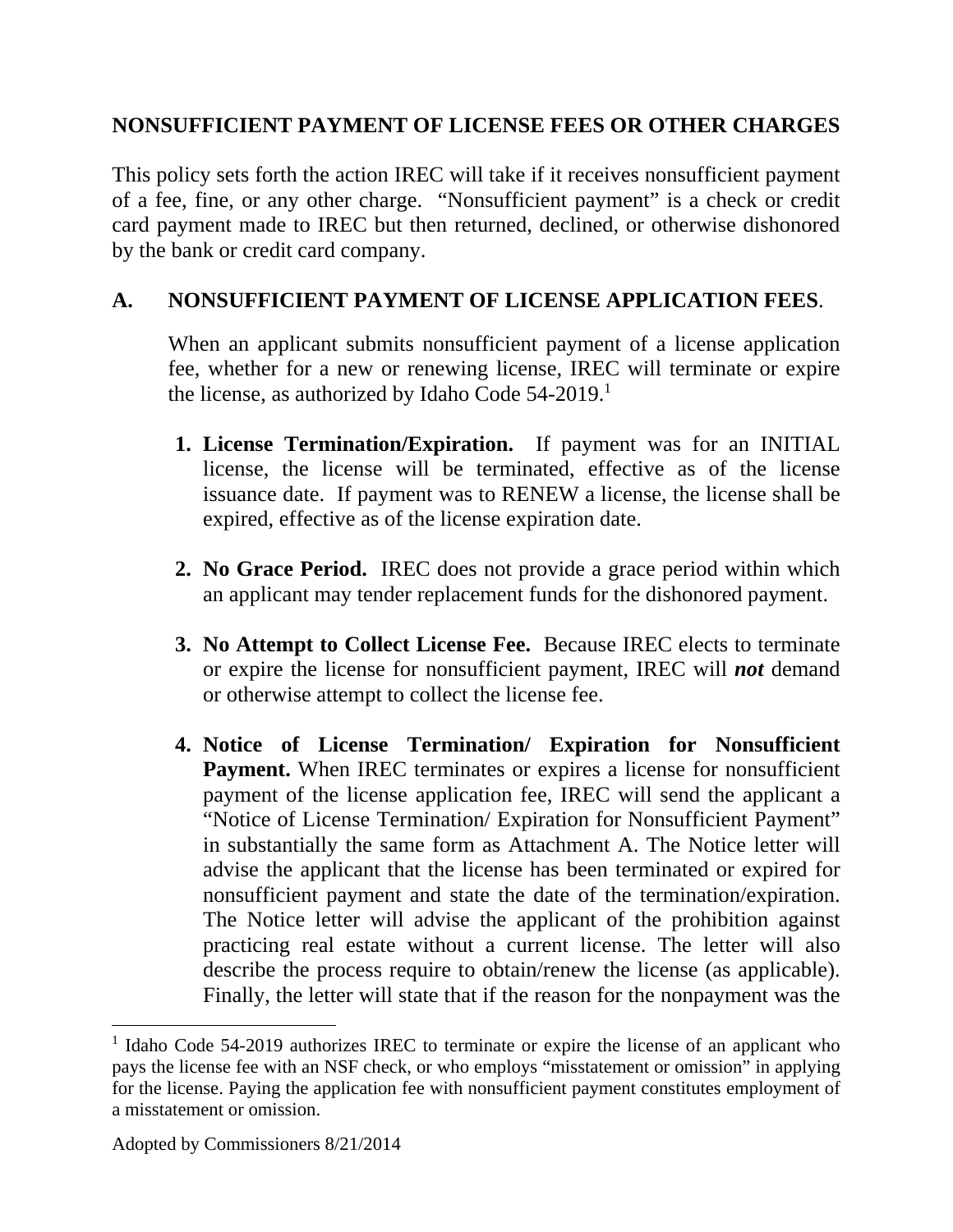fault of the bank or credit card company, and IREC receives written proof of such fault, IREC will reinstate the license without penalty.

- **5. Mailing of Notice.** The Notice of License Termination/Expiration will be sent by regular mail to applicant/licensee at the address listed on the application. A copy will be mailed to the designated broker (if named in the license application), and, if a person other than the licensee wrote the dishonored check or other was submitted the nonsufficient payment, to that person.
- **6. Exception where Nonsufficient Payment is Discovered Later Than 60 Days After License Issued.** Notwithstanding the foregoing provisions, in the event the nonsufficient payment is discovered later than 60 days after the license is issued, the Executive Director may, in her sole discretion, elect to not terminate the license and instead to inactivate the license and attempt to collect the debt, in accordance with the provisions in Section B below.

## **B. NONSUFFICIENT PAYMENT OF OTHER FEES, FINES AND CHARGES.**

When nonsufficient payment is made to IREC, other than for payment of a license application fee, IREC will attempt to collect payment in accordance with IREC's "Policy for Collecting Funds Owed to the Idaho Real Estate Commission" and IREC's "NSF Check Policy." In particular,

- 1. For a check returned as dishonored by the bank, and where IREC has posted notice of its \$20 collection fee at the point of sale, the \$20 fee will be added to the check amount to be collected, without need of a Notice of Dishonor letter. (See NSF Check Policy.) IREC does not provide a grace period within which a payor/debtor may tender replacement funds and avoid the set collection fee.
- 2. IREC will send written notice to the debtor advising of the existence of the debt and that IREC is attempting to collect it, in accordance with the IREC's policy for collecting funds. IREC will maintain a record of all attempts to notify the debtor of the existence of the debt.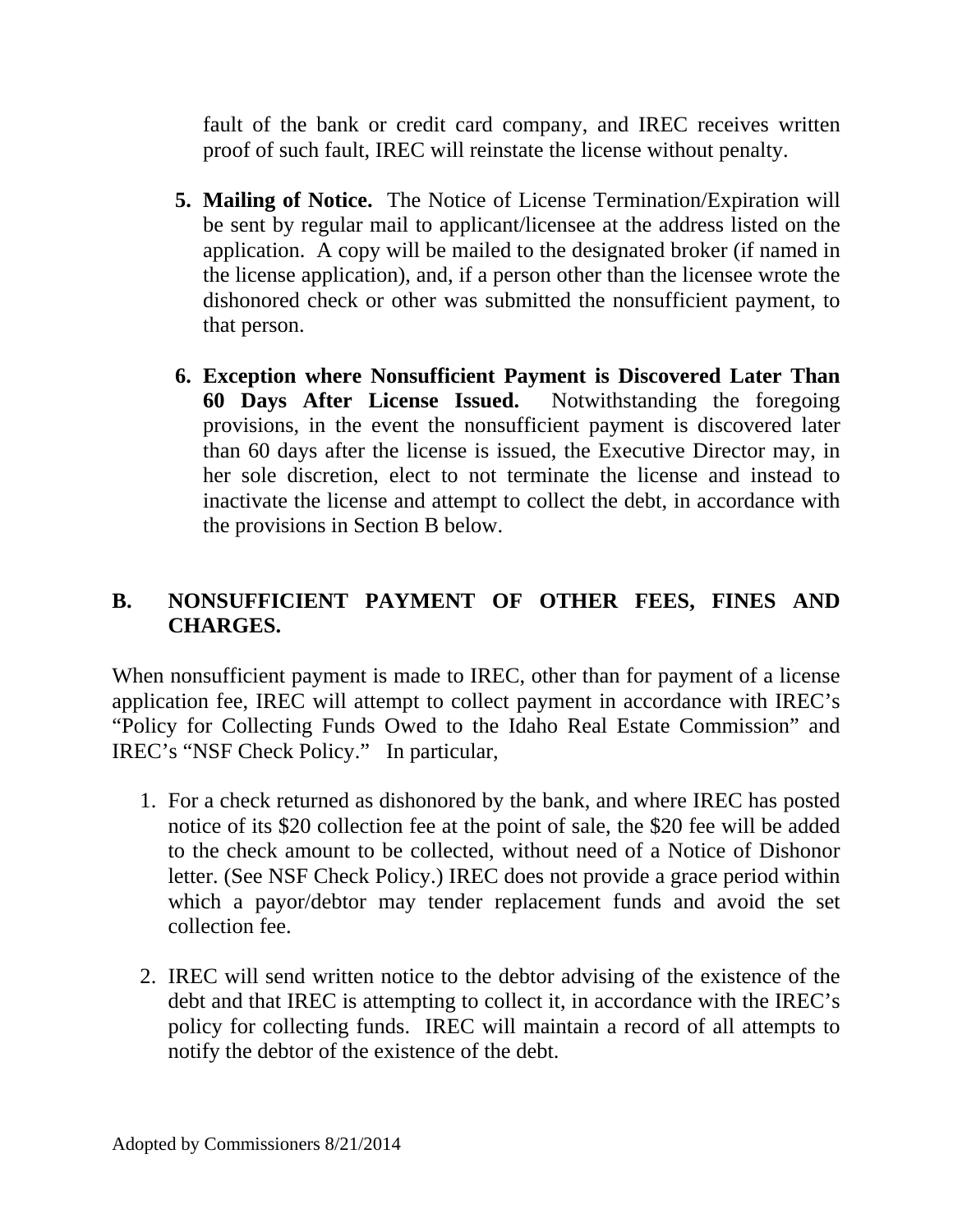## **ATTACHMENT A - NOTICE OF LICENSE TERMINATION/EXPIRATION FOR NONSUFFICIENT PAYMENT**

Date

*Name of License Applicant Address provided on Application* 

\_\_\_\_\_\_\_\_\_\_\_\_\_\_\_\_\_\_\_ \_\_\_\_\_\_\_\_\_\_\_\_\_\_\_\_\_\_\_ \_\_\_\_\_\_\_\_\_\_\_\_\_\_\_\_\_\_\_

Re: Notice of Nonsufficient Payment and Termination/Expiration of License

Dear (Name of License Applicant):

The \*check submitted to the Idaho Real Estate Commission (IREC) as payment of the application fee to **obtain/renew** your Idaho real estate license has been dishonored by the bank. Consequently, **your license has been terminated/expired**, effective [the date issued/expiration date], in accordance with the Commission's policy on Nonsufficient Payment of License Fees and Idaho Code 54-2019.

It is unlawful for you to practice real estate in Idaho without an active license. See Idaho Code 54-2002.

[If nonpayment was for an **initial** license:] To obtain a real estate license, you must complete and submit a new license application along with payment of the license application fee.

[If nonpayment was **to renew existing license**:] To renew your expired license, you must complete and submit a renewal application along with payment of the renewal. Additionally, you must comply with the conditions to renew an expired license, including payment of the late renewal fee, as set forth in Commission Rule 105, IDAPA.

If the reason for the nonpayment was the fault of the bank or credit card company, and the Commission receives written proof of such fault, IREC will reinstate the license without penalty.